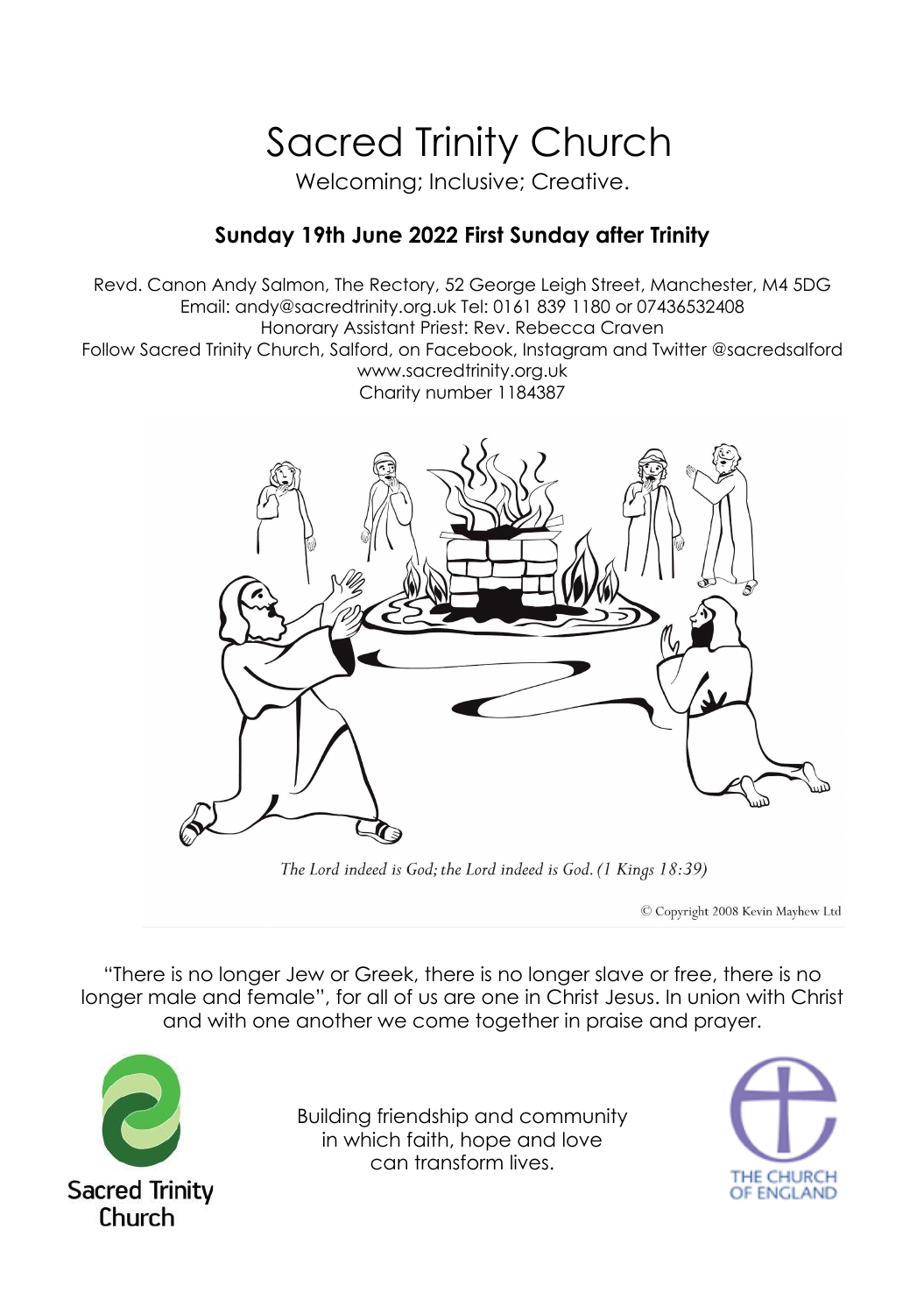# **Prayer**

God of truth, help us to keep your law of love and to walk in ways of wisdom, that we may find true life in Jesus Christ your Son.

# **Weekly Prayer Diary**

Sunday Residents of Riverside House and St. Simon Street Monday Teachers, staff and families at St. Philips School Tuesday Residents of Citypoint, ALTO, Model Lodging House Wed Construction workers Thurs Islinaton Mill Friday Residents of Evans Street, Poplin Drive, Georgette Drive Saturday Salford University

# **Daily Reading**

|      | Mon: Psalm 30   | Joshua 14              | Luke 12.1-12   |
|------|-----------------|------------------------|----------------|
|      | Tues: Psalm 36  | Joshua 21.43-22.8      | Luke 12.13-21  |
|      | Wed: Psalm 34   | Joshua 22.9-end        | Luke 12.22-31  |
|      | Thurs: Psalm 37 | Joshua 23              | Luke 12.32-40  |
|      | Fri: Psalm 50   | Ecclesiasticus 48.1-10 | Luke 3.1-17    |
| Sat: | Psalm 42        | Joshua 24.29-end       | Luke 12.49-end |
| Sun: | Psalm 64        | Deuteronomy 15.1-11    | Acts 27.13-end |

#### **Join us online.**

We do **Morning Prayer on Mondays and Wednesdays** at 9.30am via Zoom. We will also stream it on Facebook Live. Look for it on the Sacred Trinity FaceBook page. To find it on Zoom, go to Meeting ID: 353 982 391

#### **Sunday Morning Worship 11.15am**

Welcome to our morning service. Today on the first Sunday after Trinity Rebecca will be taking our service. **Do please stay behind for some refreshments** which will be served after the service.

**Sunday Evening Worship Open Table**. We are delighted to welcome Reverend Simon Schofield who is the associate vicar at St. Matthew Church Stretford. He will be leading our service to which you are all welcome. We will livestream this service on Zoom and Facebook. **We will be open for refreshments from 6.45pm** with the service starting at 7.15pm.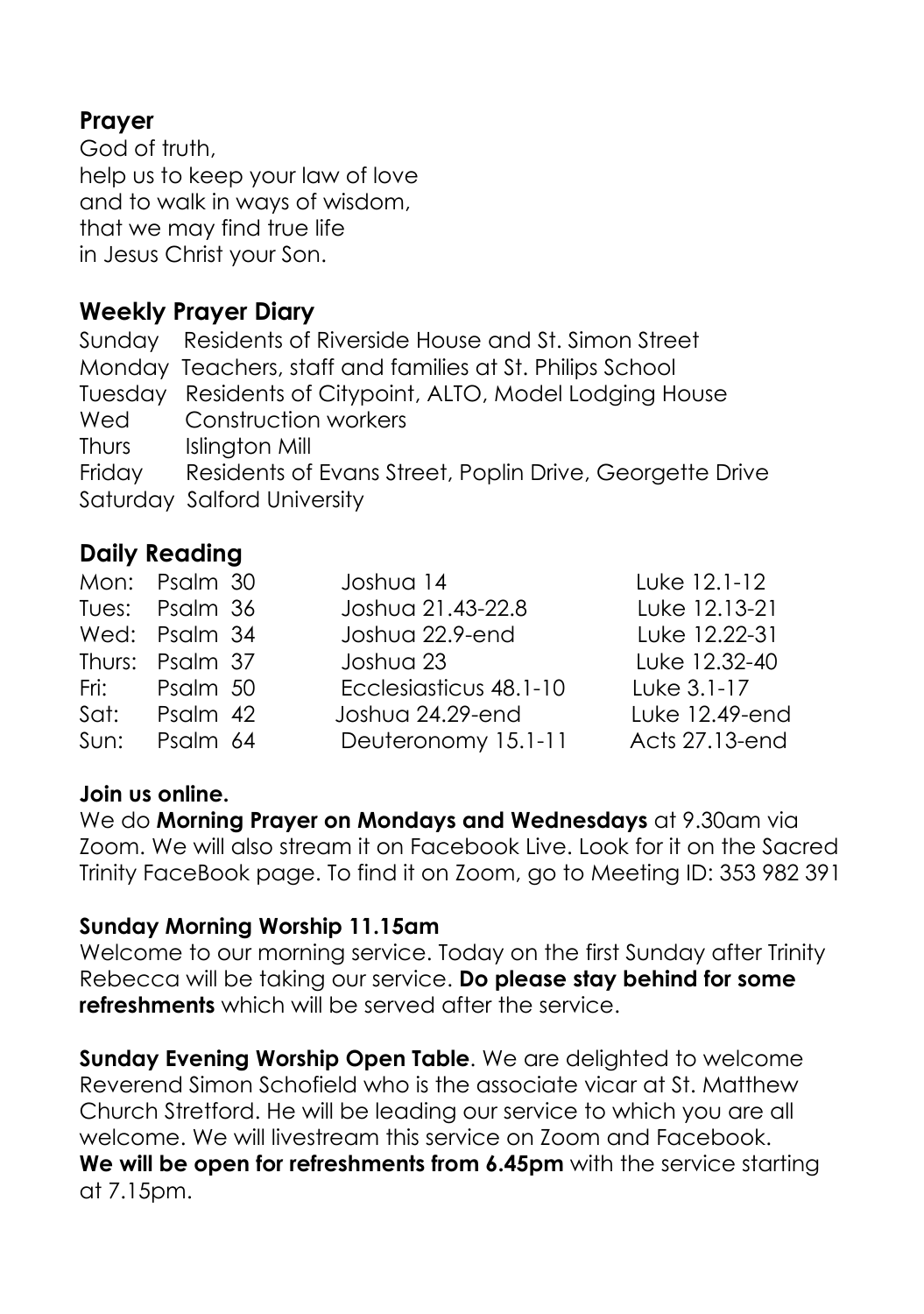#### **Ordination**

We are so pleased for our dear friend and former churchwarden **Marie Pattison who is to be ordained Deacon** at Manchester Cathedral on Sunday 3rd July at 10.30am. To celebrate we shall be having a party after our morning service. Everyone is welcome.

#### **Manchester Day**

Manchester Day is back! **Today** young people from across the city will host an epic day of sounds, moves, and more in Piccadilly Gardens. The parade starts at 1pm on Deansgate, this is sure to be a great day. Perhaps people would like to go along together after the service today.

#### **Thank You**

I would like to thank you so much for the money you have given me as a leaving present. I am so touched by your kindness. **I have loved working at Sacred Trinity.** It has been so much more than a job to me. I have so many amazing memories that I am taking with me. I will see you all at the summer social, let's hope the weather is kind!

#### **Humphrey Booth Service**

It will be wonderful to celebrate again in church the commemoration service of Humphrey Booth. The service will take place on Sunday 17th July at 2pm, everyone is welcome. **We will need a few volunteers** on the day to help out with refreshments, if you would like to help please let Andy know.

#### **Help wanted**

Next Wednesday we are looking for volunteers willing to help give out publicity for our **Silence in the City**. Be at church from 5pm if you can help.

#### **Greenbelt Festival 26th-29th August**

There are a few of us going to this and we would love for you to join us. **Tickets are discounted until the end of June**! Grab your tickets quick as this year it's guaranteed to be an amazing experience: www.greenbelt.org.uk

#### **Traidcraft**

There is a new catalogue at the back of the church. Please have a look and let us know if you would like to **order anything**.